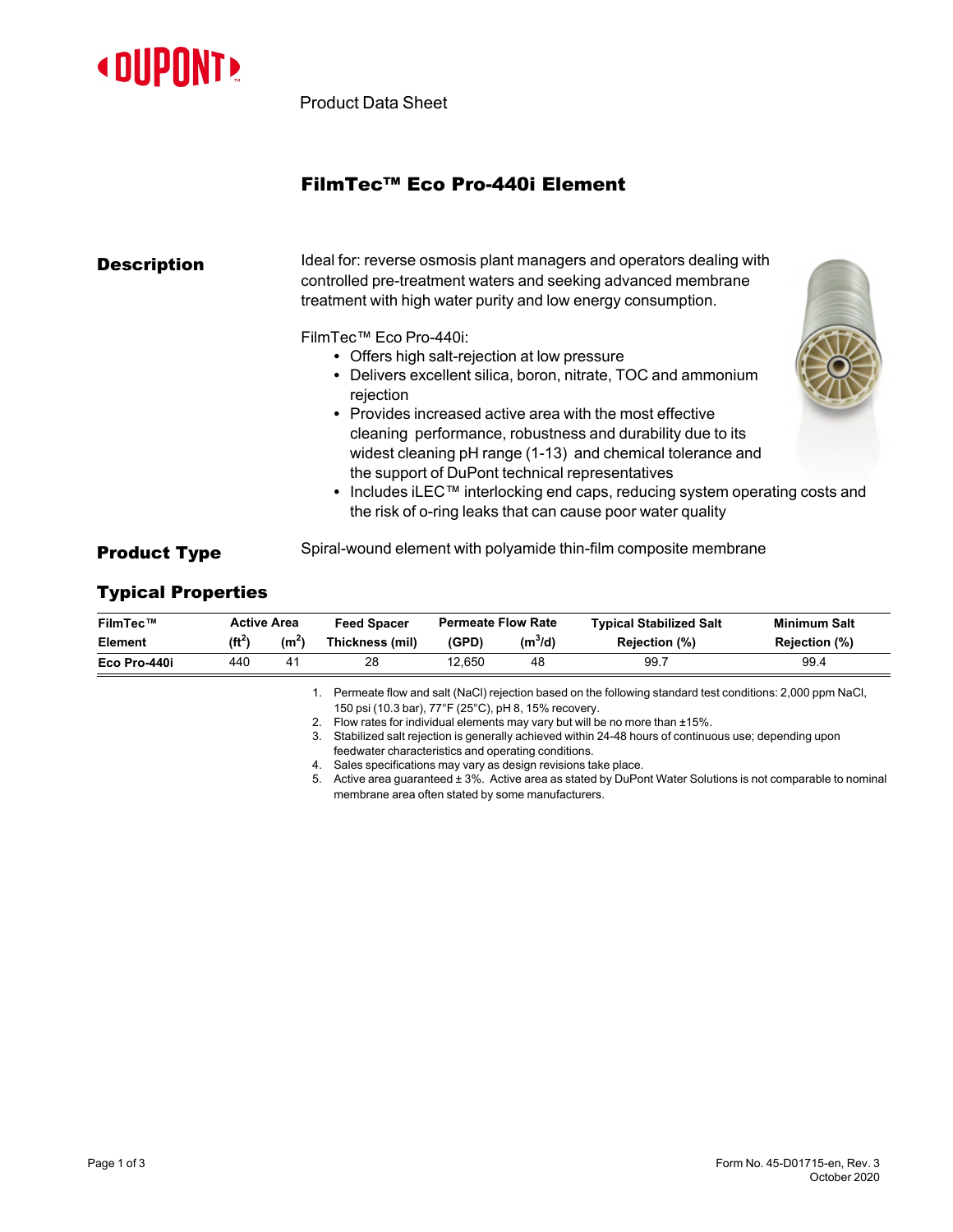### Element **Dimensions**



|                         |       | Dimensions - inches (mm) |       |      |       |      |            | 1 inch = $25.4 \, \text{mm}$ |
|-------------------------|-------|--------------------------|-------|------|-------|------|------------|------------------------------|
|                         |       |                          |       |      |       |      |            |                              |
| <b>FilmTec™ Element</b> | (in.) | (mm)                     | (in.) | (mm) | (in.) | (mm) | (in.)      | (mm)                         |
| Eco Pro-440i            | 40.0  | 1.016                    | 40.5  | .029 | 7.9   | 201  | $1.125$ ID | 29 ID                        |

1. Refer to FilmTec™ Design Guidelines for [multiple-element](https://www.dupont.com/content/dam/dupont/amer/us/en/water-solutions/public/documents/en/RO-NF-FilmTec-Membrane-Sys-Design-Guidelines-8inch-Manual-Exc-45-D01695-en.pdf) systems of 8-inch elements

(Form No. 45-D01695-en).

2. Element to fit nominal 8-inch (203-mm) I.D. pressure vessel.

3. Individual elements with iLEC™ endcaps measure 40.5 inches (1,029 mm) in length (B). The net length (A) of the elements when connected is 40.0 inches (1,016 mm).

| <b>Operating and</b>   |  |
|------------------------|--|
| <b>Cleaning Limits</b> |  |

Additional Important Information

Product **Stewardship** 

| Maximum Operating Temperature <sup>a</sup> | 113°F (45°C)      |
|--------------------------------------------|-------------------|
| <b>Maximum Operating Pressure</b>          | 600 psig (41 bar) |
| Maximum Element Pressure Drop              | 15 psig (1.0 bar) |
| pH Range                                   |                   |
| Continuous Operation <sup>a</sup>          | $2 - 11$          |
| Short-Term Cleaning (30 min.) b            | $1 - 13$          |
| Maximum Feed Silt Density Index (SDI)      | SDI <sub>5</sub>  |
| Free Chlorine Tolerance c                  | $< 0.1$ ppm       |

a. Maximum temperature for continuous operation above pH 10 is 95°F (35°C).

b. Refer to FilmTec™ Cleaning [Guidelines](https://www.dupont.com/content/dam/dupont/amer/us/en/water-solutions/public/documents/en/RO-NF-FilmTec-Cleaning-Procedures-Manual-Exc-45-D01696-en.pdf) (Form No. 45-D01696-en).

c. Under certain conditions, the presence of free chlorine and other oxidizing agents will cause premature membrane failure. Since oxidation damage is not covered under warranty, DuPont Water Solutions recommends removing residual free chlorine by pretreatment prior to membrane exposure. Please refer to [Dechlorinating](https://www.dupont.com/content/dam/dupont/amer/us/en/water-solutions/public/documents/en/RO-NF-FilmTec-Chlorination-Dechlorination-Manual-Exc-45-D01569-en.pdf) Feedwater (Form No. 45-D01569-en) for more information.

Before use or storage, review these additional resources for important information:

- Usage [Guidelines](https://www.dupont.com/content/dam/dupont/amer/us/en/water-solutions/public/documents/en/45-D01706-en.pdf) for FilmTec™ 8" Elements (Form No. 45-D01706-en)
- Start-Up [Sequence](https://www.dupont.com/content/dam/dupont/amer/us/en/water-solutions/public/documents/en/RO-NF-FilmTec-Start-Up-Sequence-Manual-Exc-45-D01609-en.pdf) (Form No. 45-D01609-en)

#### DuPont has a fundamental concern for all who make, distribute, and use its products, and for the environment in which we live. This concern is the basis for our product stewardship philosophy by which we assess the safety, health, and environmental information on our products and then take appropriate steps to protect employee and public health and our environment. The success of our product stewardship program rests with each and every individual involved with DuPont products—from the initial concept and research, to manufacture, use, sale, disposal, and recycle of each product.